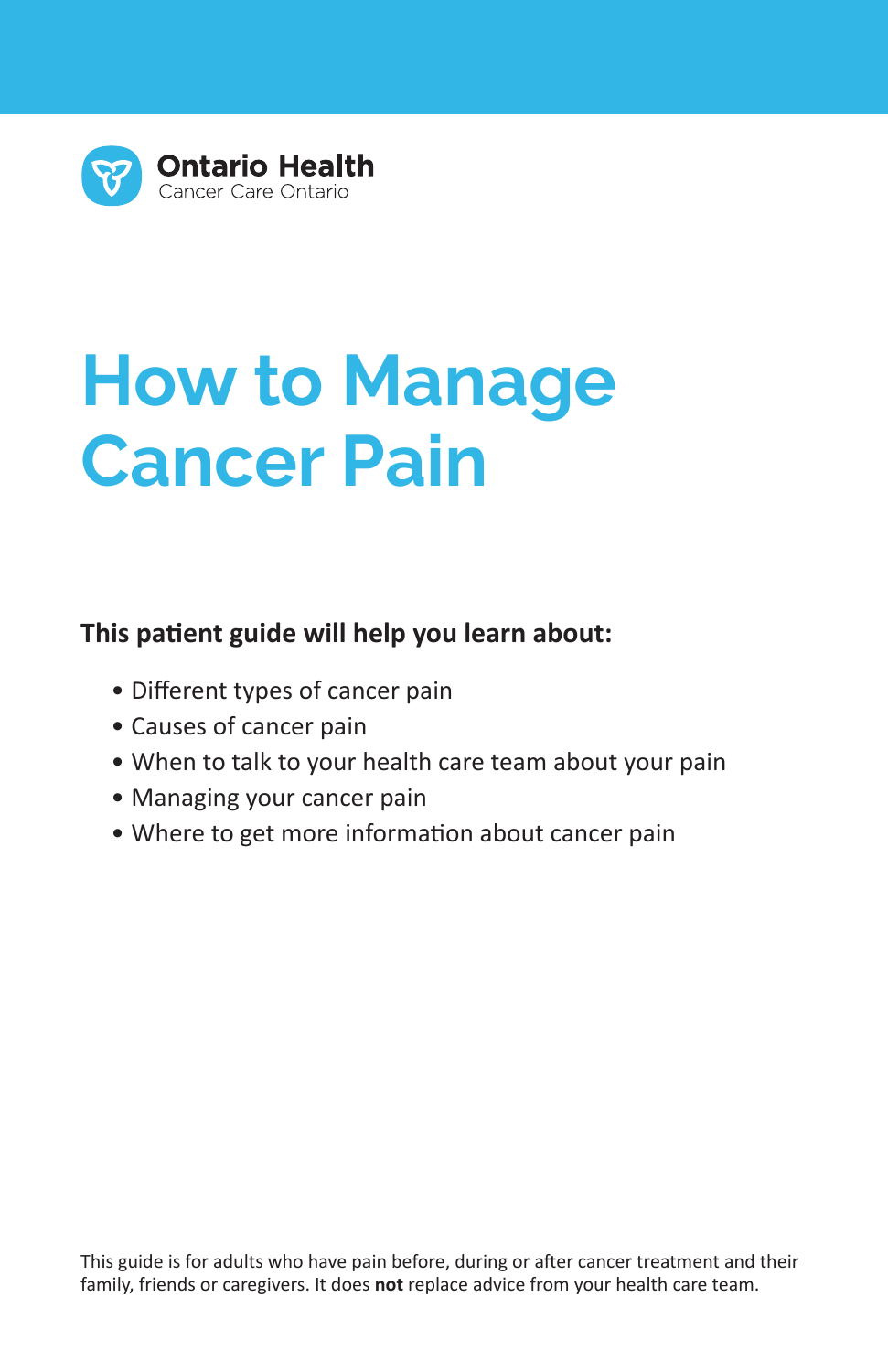## **What is cancer pain?**

#### **When you have cancer pain, it:**

- Can be described as hurting or suffering
- May come and go or be with you all the time

Only you know how much pain you feel and how it affects you. You do not have to accept pain as a normal part of living with cancer.

You may have one or more of the different types of cancer pain described below:

**Bone pain** can be deep, throbbing or pulsing and may feel sharp at times. Bone pain may get worse when you are moving.

**Nerve (neuropathic) pain** may feel like burning, shooting, piercing, stabbing, stinging, tingling, or like an electric current. Nerve pain may hurt when things like clothing, water or wind touch your skin.

**Soft tissue (visceral) pain** is pain in the tissues that surround the organs inside your body, for example tendons, ligaments and some muscles. It might feel like a dull, deep squeezing pain.

## **Causes of cancer pain**

Below are some examples of things that can cause cancer pain. Talk to your health care team about what may be causing pain for you.



**Tell your health care team (doctor or nurse) right away if you have any of these symptoms:**

- Pain that is not going away or is getting worse
- A new pain that you haven't had before
- Pain when you take a deep breath
- Sudden leg weakness, especially if you have back pain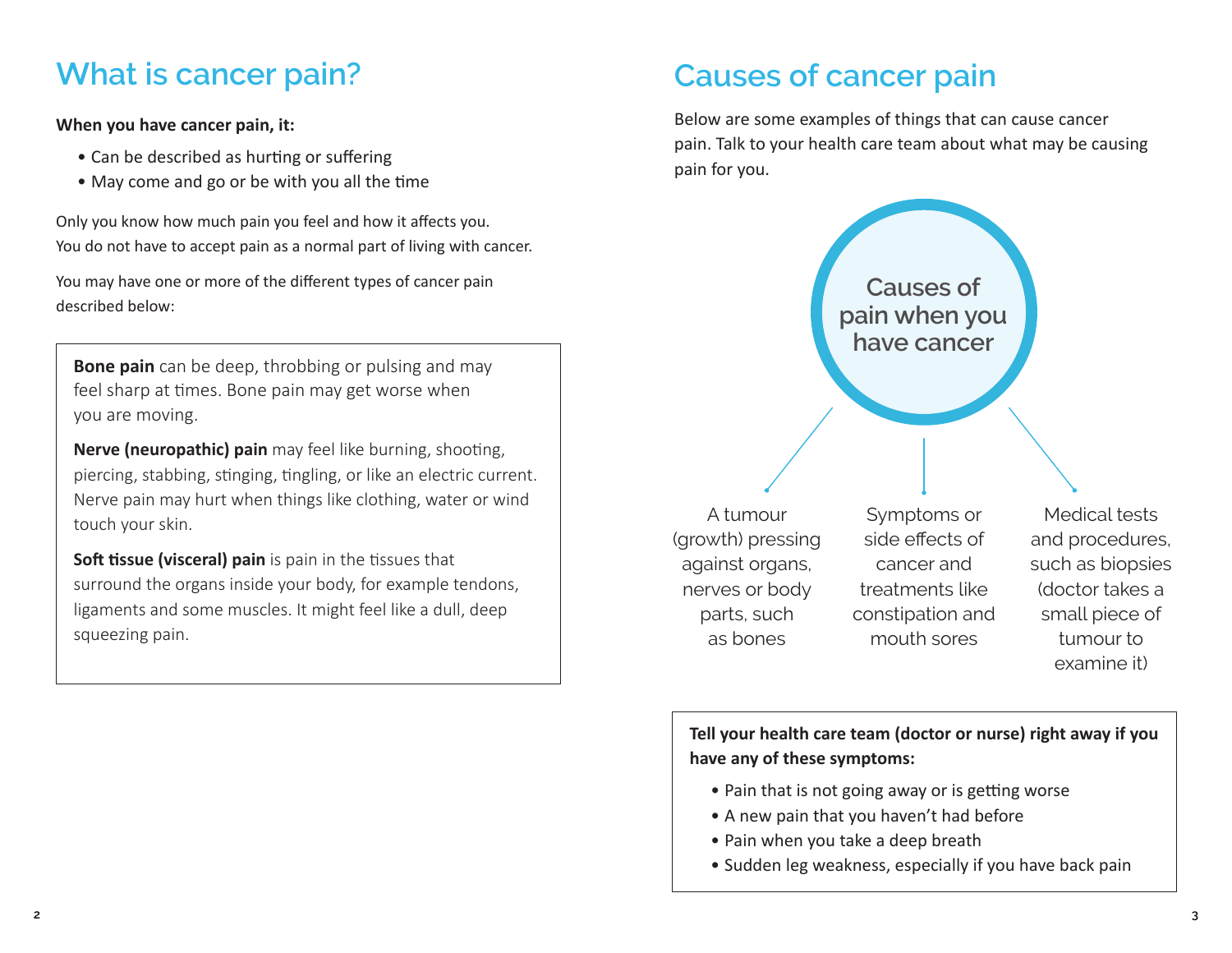## **Managing cancer pain**

**When your pain is well controlled, you can:**

- Sleep and eat better
- Enjoy time with family and friends
- Do your work and hobbies

#### **Things you can do to manage your cancer pain include:**

- 1. Take pain medicine(s)
- 2. Move your body
- 3. Try mindfulness and other complementary therapies
- 4. Other treatments as recommended by your health care team

Your health care team may choose a palliative approach to managing your pain. Palliative care focuses on relieving your symptoms and helping you feel comfortable. It can help people at all stages of cancer and treatments, not only those at the end of life.

## **Pain medicine**

To control your pain as much as possible your health care team will carefully plan:

- The type and amount of pain medicine you take
- How often you take your medicine

### **Contact your health care team as soon as you can if you are still in pain while taking pain medicine.**

You may need to take a combination of prescription and over-the-counter medicines for your pain.

**Prescription pain medicines** may come in pills, creams or other forms. Prescription pain medicine may include:

- Opioids, which are strong pain medicines such as morphine
- Medicine to treat nerve pain
- Steroids to lessen inflammation (swelling) or slow down the immune system

**Over the counter** medicines can be purchased from a pharmacy or store without a prescription. Talk to your health care team before taking any over the counter medicines to make sure they are safe for you.

Over the counter pain medicine may include:

- Acetaminophen (Tylenol)™
- Ibuprofen (Advil™ or Motrin™)
- Muscle relaxants (such as Robaxacet™) and rubs (such as Voltaren™)

Pain medicine usually works best when taken on a schedule. It is easier to prevent pain than to stop it once it has already started. Your health care team will work with you to make sure you are as comfortable as possible at all times. Do not save your pain medicine in case the pain gets worse later.

**Breakthrough pain** is any type of pain that starts between your regular doses of pain medicine. Breakthrough pain may happen suddenly or when you do not expect it. Having breakthrough pain does not mean that your cancer is getting worse or that you have a new problem.

**To prevent breakthrough pain, take your pain medicine on time even if you do not feel pain.**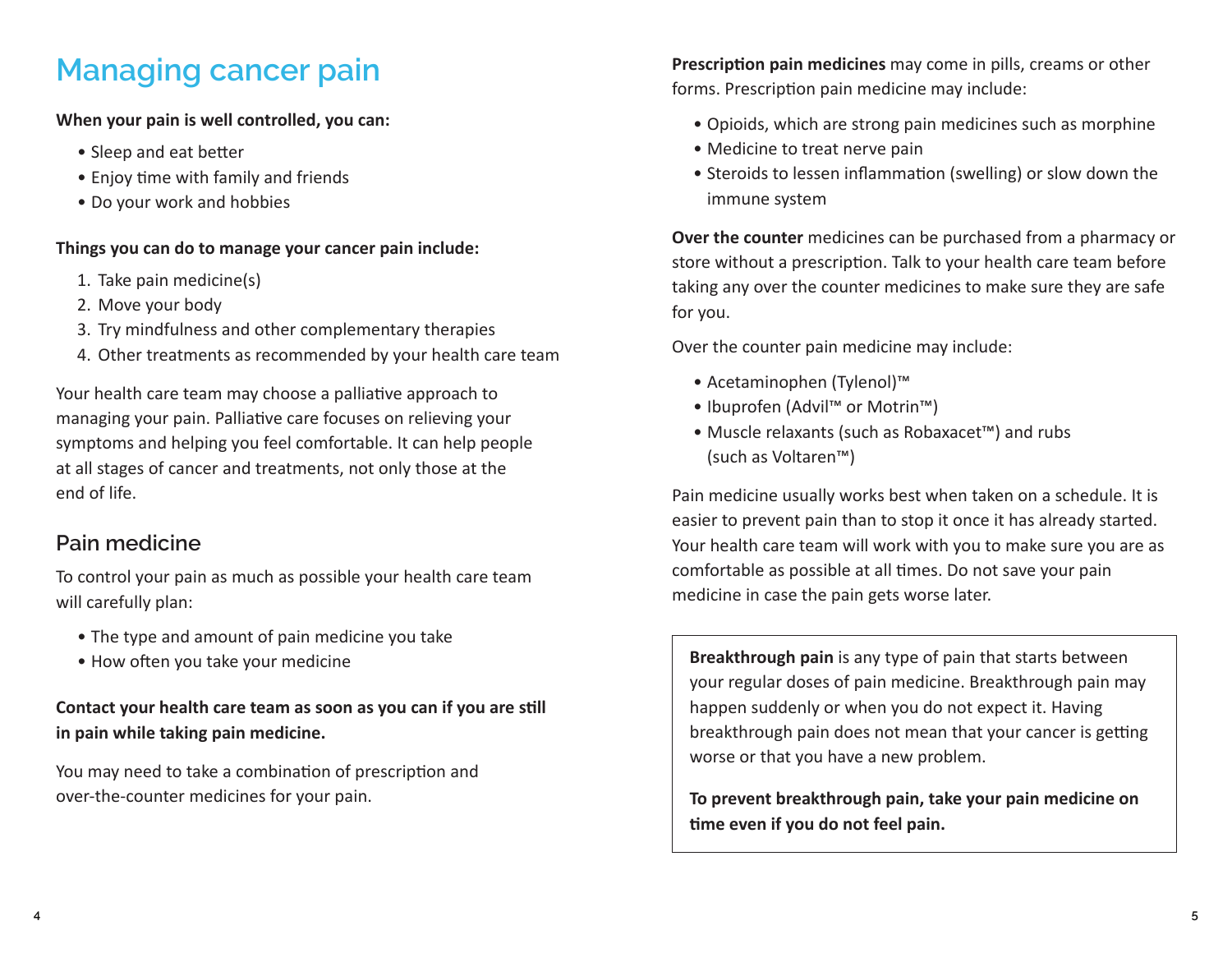## **Important things to know when taking opioid pain medicines**

### **Opioid pain medicines cause constipation.**

Your health care team may have you take a daily laxative to help you poo while taking these medicines.

#### **Worries about addiction and dependency are normal.**

Addiction to opioid medicine is not common for people with cancer but it can happen even if opioids are used as prescribed.

Dependency is not addiction. Dependency is when your body gets used to a drug after taking it regularly. Unpleasant symptoms can happen if you stop taking the drug too quickly. Your health care team will help you make a plan to stop taking your pain medicine slowly.

### **If pain medicine stops controlling your pain.**

For many reasons, your pain may be worse or harder to control at times. Your health care team may need to change the amount or the type of pain medicine that you take.

#### **Your health care team can help if you:**

- Have trouble remembering to take your pills
- Need help making a schedule to take your pills at the right time
- Miss a dose of medication
- Feel like your pain medicine isn't working as well as it should
- Have side-effects from your pain medicine

## **Cannabis (marijuana) for pain**

Many people with cancer would like to try different forms of cannabis to help treat symptoms and side effects.

Talk to your health care team about whether cannabis may help your pain.

## **Exercise or move your body to relieve pain**

Small, simple movements or exercises may help with your pain. Talk to your health care team to make sure the activities you choose are right for you.

You could try:

- Getting up to get your own glass of water or snack
- Sitting up instead of lying down
- Walking to the end of your driveway or up and down your hallway
- Gentle stretching

If you are already active, talk to your health care team about how to safely keep your exercise routine.

#### **They may also suggest you speak to a(n):**

- Physical therapist
- Occupational therapist
- Registered massage therapist

For more information about exercise, see our exercise guide and goal setting sheet ([cancercare.on.ca/symptoms\)](http://cancercare.on.ca/symptoms).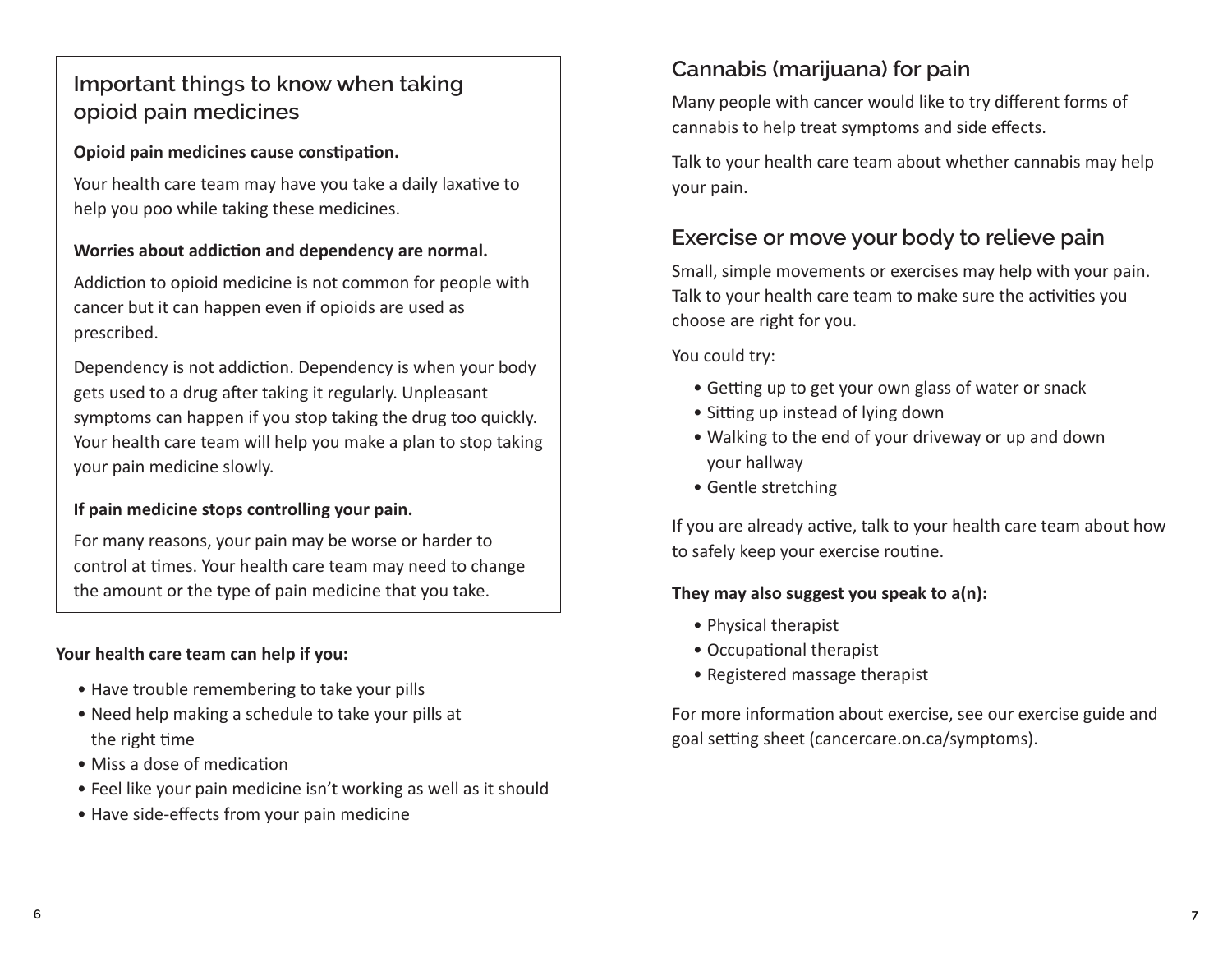## **Take care of your mind and body**

Your mind, body and feelings are very connected. Coping with pain can be upsetting and stressful and these feelings can make your pain feel worse.

It may be helpful for you to:

- Talk to someone you trust about how your pain makes you feel
- Talk to your health care team or a counsellor
- Talk to your spiritual or religious leader if this is something that gives you comfort
- Join a special self-help or pain self-management group to learn how to manage your pain. Ask your health care team about programs in your community

The activities below may help you relax or keep your mind off your pain:

- Deep breathing exercises or meditation
- Activities you enjoy such as puzzles, crafts, hobbies or watching TV
- Walking outside, gardening, enjoying nature, reading or listening to music

**If your pain is making you sad, nervous or worried, speak to your health care team about these feelings.** 

## **Cancer treatments**

**Radiation therapy** may help control pain, especially for people with cancer that has spread to their bones. Chemotherapy treatments can also help with pain for some people.

## **Using heat and/or ice**

Applying heat and/or ice to the body may help for mild cancer pain. Heat can ease sore muscles and ice can help to numb an area.

### **Heat and ice may not be safe if you are getting radiation therapy, chemotherapy or if you have numbness from nerve damage.**

Check with your health care team before you try these.

## **Complementary therapies**

Complementary therapies are treatments you can try along with your regular cancer treatments to help you manage your pain. Talk to your health care team before trying any complementary therapies to make sure they are safe for you.

You may try:

- Massage therapy
- Aromatherapy
- Music therapy
- Reflexology
- Acupuncture
- Transcutaneous electrical nerve stimulation (TENS machine)
- Reiki
- Hypnotherapy

**For more information about these therapies, go to the Canadian Cancer Society's website at [cancer.ca](https://www.cancer.ca/)**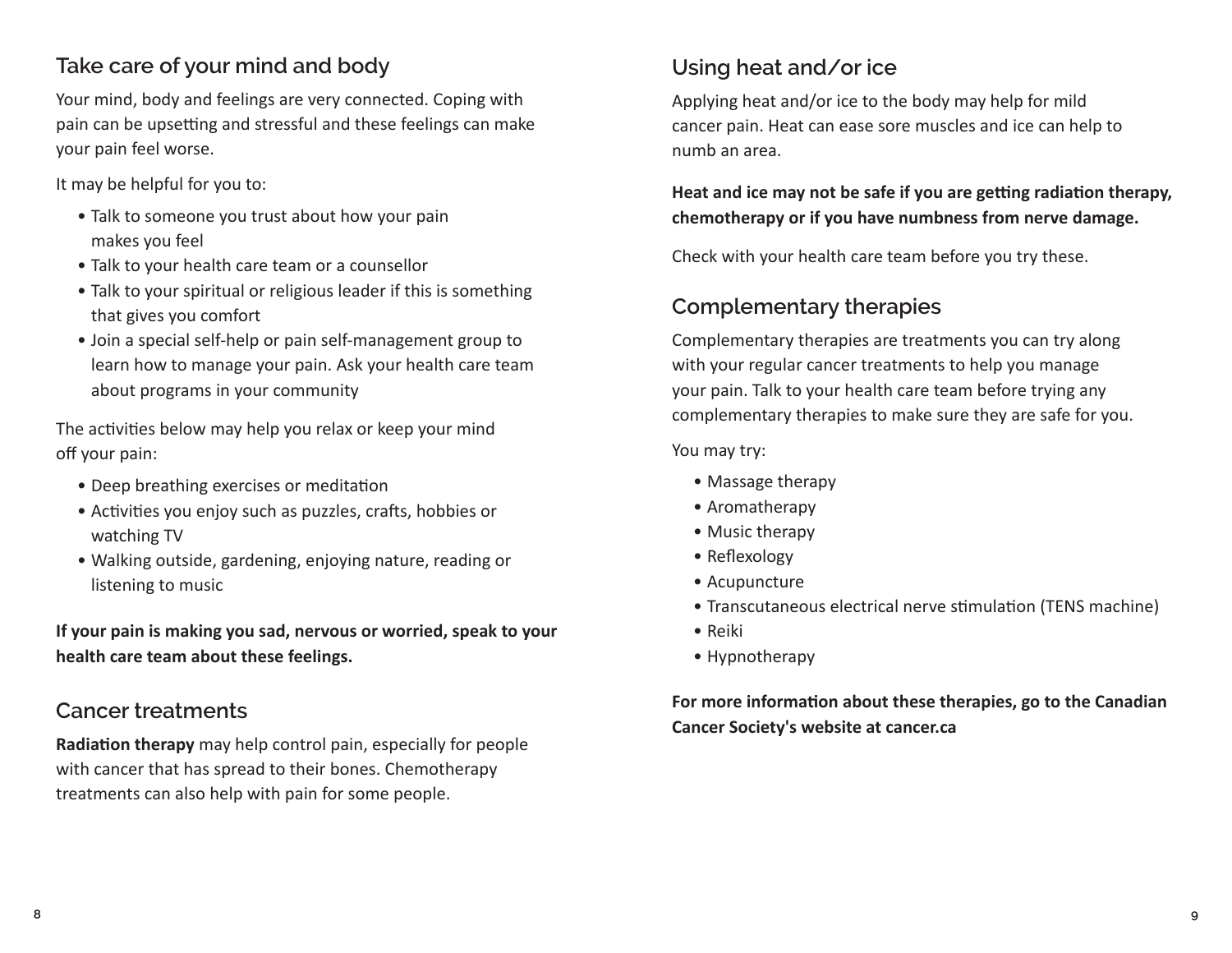## **Talking to your health care team about pain.**

Do not be afraid to tell your health care team that you are in pain.

## **Describe your pain to your health care team**

Your health care team needs to know details about your pain so that they can help you feel better.

Think about your answers to the following questions to describe your pain to your health care team:

- What does your pain feel like? Is it burning, aching, stabbing, piercing or throbbing etc.?
- Would you describe your pain as mild, medium or severe?
- What makes your pain better? What makes it worse?
- Does your pain go away or get better when you take your medicine?
- Is your pain getting in the way of doing your daily activities and taking care of yourself?
- Is your pain causing you stress?

## **Use a pain diary to keep track of your pain**

A pain diary is a place to record details about your pain. It can help you see how your pain changes over time and what makes it better or worse.

Here is a sample of a pain diary\* you could use to write down information about your pain.

#### **Patient Story:**

*"Keeping a pain diary is a great communication tool for me and my doctor. Together we can understand how to adjust my medicine to help me feel better."* 

| <b>Notes</b>                                                                                               |  |  |  |  |
|------------------------------------------------------------------------------------------------------------|--|--|--|--|
| How long<br>did the pain<br>last?                                                                          |  |  |  |  |
| medications<br>techniques<br>I tried<br>(e.g., exercise,<br>acupuncture)<br>Non-                           |  |  |  |  |
| Name of<br>medicine<br>and amount<br>taken                                                                 |  |  |  |  |
| What was I<br>doing when<br>I started to<br>feel pain?                                                     |  |  |  |  |
| What does<br>the pain feel<br>like<br>(e.g. tingling<br>feeling)                                           |  |  |  |  |
| Where do<br>  you feel<br>  pain?                                                                          |  |  |  |  |
| (0 is no pain<br>and 10 is the<br>worst possible<br>pain)<br>Rate your<br>pain on a<br>scale of 0<br>to 10 |  |  |  |  |
| Time                                                                                                       |  |  |  |  |
| Date                                                                                                       |  |  |  |  |

\*Pain diary from the American Cancer Society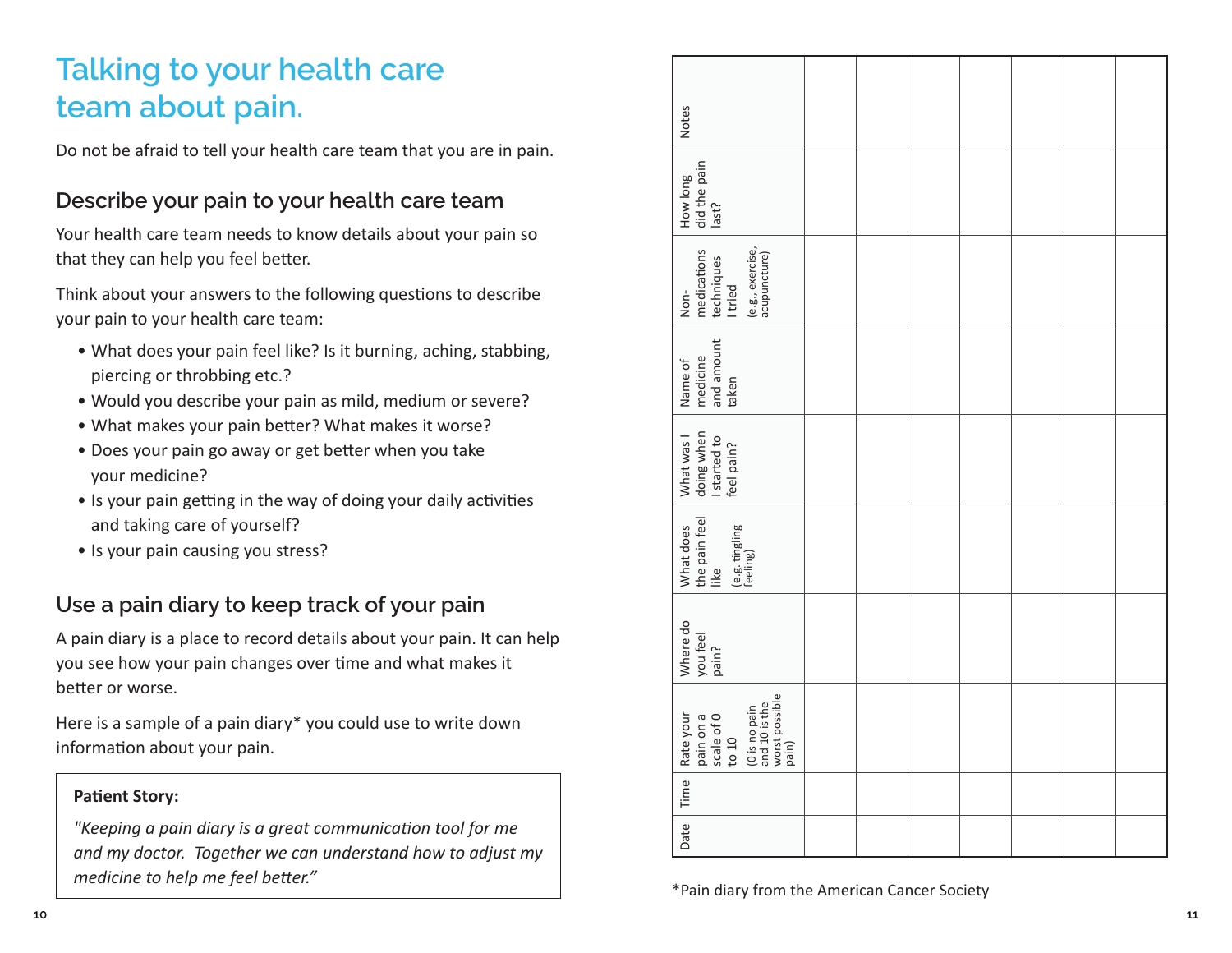## **Key points:**

- You do not need to live in pain. Cancer pain can be treated to help you live comfortably
- Taking pain medicine and doing other treatments together will likely work best to treat your pain
- Talk to your health care team about your pain often. Let them know about any changes you feel

## **Where to get more information about pain**

Go to the websites below for more information and support services.

#### **Websites:**

- Ontario Health (Cancer Care Ontario): [cancercare.on.ca](http://cancercare.on.ca)
- Canadian Cancer Society: [cancer.ca](http://cancer.ca) Phone: 1-888-939-3333

#### **Support services:**

Canadian Cancer Society Community Services Locator: [cancer.ca/csl](http://cancer.ca/csl)

Canadian Cancer Society Peer Support Service: [cancer.ca/support](http://cancer.ca/support)

For information about managing other symptoms please go to: [cancercare.on.ca/symptoms](https://www.cancercareontario.ca/en/symptom-management)

## **Notes:**